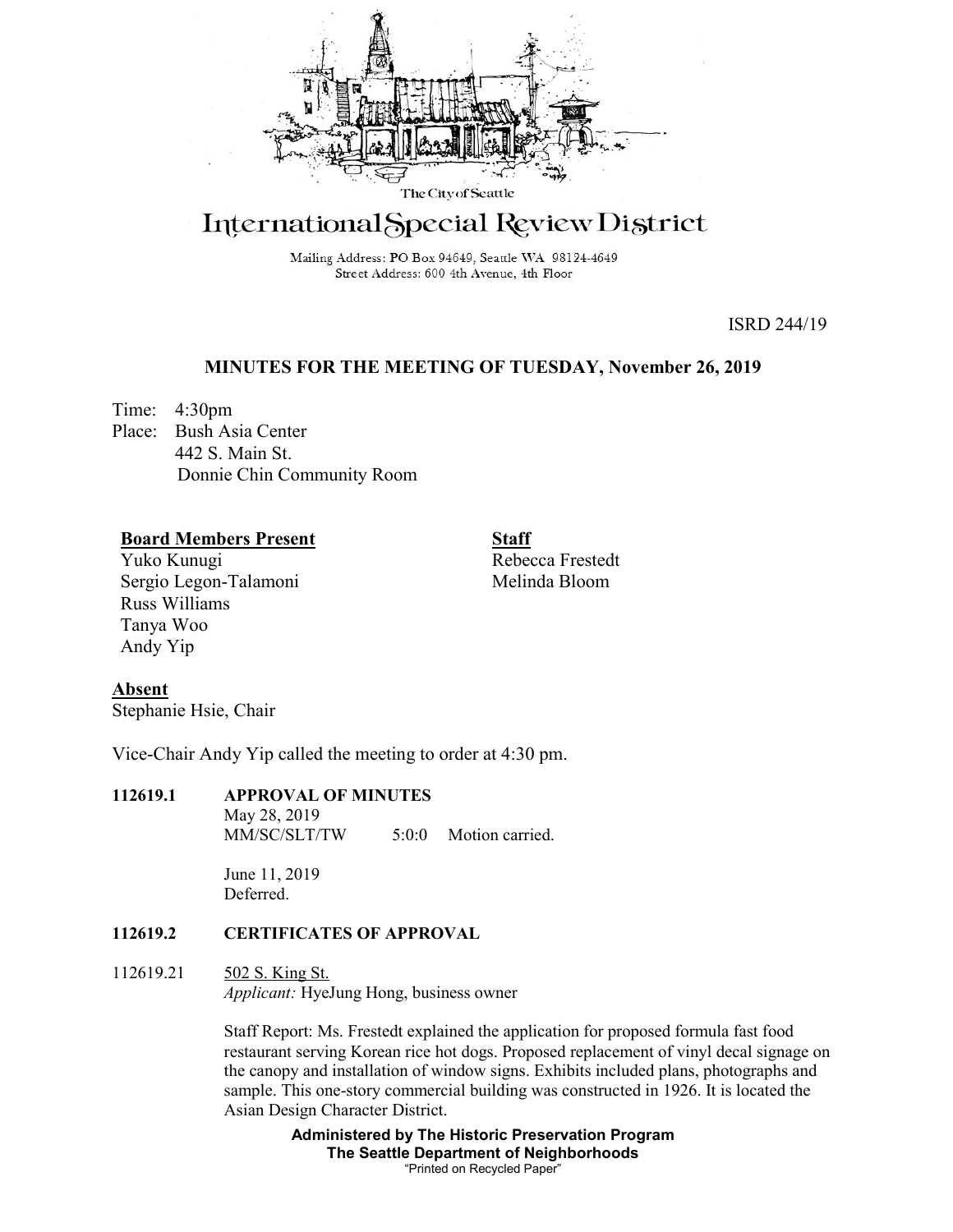Ms. Frestedt cited the land use code definition for "fast food, formula", noting that this is a use subject to Special Review under SMC 23.66.324.

Applicant Comment:

HyeJung Hong proposed window signs that follow what the neighbors have. He said that they will have more color. He said they will use vinyl stickers for the letters and hot dog sign.

Mr. Legon-Talamoni asked if it will be clear on top.

Mr. Hong said it will be.

Mr. Legon Talamoni asked if this is an international food chain.

Mr. Hong said it is an international chain that started in Korea. He said it is a rice dog made of grain, rice, and is like a corn dog, but healthier.

Ms. Hsie asked if the kitchen glazing and door will be clear, noting that it's the west bay of the storefront.

Mr. Hong said they are interested in installing blinds.

Ms. Frestedt noted the challenge of transparency requirement and said that 50% of the window area must remain clear. She asked if they had selected the material or style yet.

Public Comment: There was no public comment.

Board Discussion:

Ms. Woo asked if the sign will be lit.

Mr. Hong said no, it will not be lighted.

Mr. Williams asked why screening is necessary.

Mr. Hong said from outside you can see the kitchen.

Mr. Yip noted the 50% transparency requirement.

Ms. Frestedt read the Code section on transparency and signage.

Mr. Hong said the characters are in Chinese, Korean, and English and mean 'rice hot dog'. He said the roller shade he's proposing is 20-30% transparent. The awning is already there and they will just change the sign on top.

Ms. Frestedt said that signage could be considered, with applicant coming back with shade for review. She read the criteria for consideration of formula fast food under SMC 23.66.324.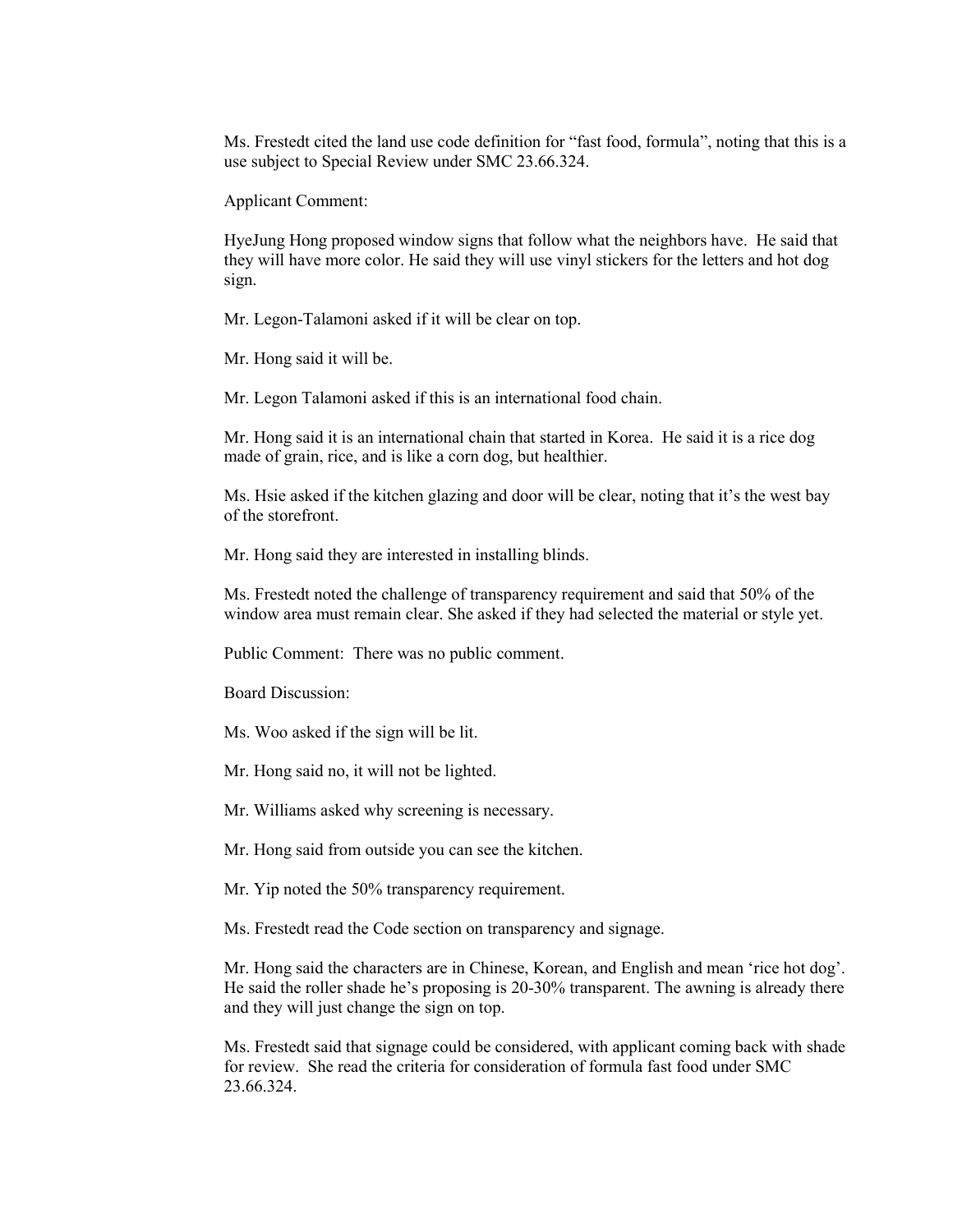Mr. Williams asked if there are franchise requirements for the signage.

Mr. Hong said no more than what is currently proposed.

Mr. Legon-Talamoni said because of the nature and origins of the business do not present concerns; the inclusion of translated characters contributes in a positive way to the culture of the neighborhood.

Action: I move that the International Special Review District Board recommend conditional approval of a Certificate of Approval for Use and Signage, as proposed, with applicant coming back for review of coverage of door and storefront kitchen screening.

MM/SC/SLT/

There was no second.

Ms. Frestedt said she heard that the board supported the proposed use and signage, and suggested the Board consider a revision to the motion to have the applicant come back with details on screen at subsequent submission.

Applicant said he would withdraw the request for blinds.

Ms. Kunugi suggested applicant provide kitchen layout, so the board knows what is visible.

Mr. Legon-Talamoni withdrew his motion and made a new motion.

Action: I move that the International Special Review District Board recommend conditional approval of a Certificate of Approval for Use and Signage, as proposed.

The Board directs staff to prepare a written recommendation of approval, based on consideration of the application submittal and Board discussion at the November 26, 2019 public meeting, and forward this written recommendation to the Department of Neighborhoods Director.

The proposed use and signage meet the following sections of the **International Special Review District Ordinance and** a**pplicable Design Guidelines:**

#### **SMC 23.66.324 – [Uses subject to special review](https://library.municode.com/wa/seattle/codes/municipal_code?nodeId=TIT23LAUSCO_SUBTITLE_IIILAUSRE_CH23.66SPREDI_SUBCHAPTER_IIIINSPREDI_23.66.324USSUSPRE)**

A. Uses subject to special review require approval of the Department of Neighborhoods Director after review and recommendation by the Board. Approval may be granted, conditioned, or denied based on consideration of the recommendation and the criteria in this Section *[23.66.324](https://library.municode.com/wa/seattle/codes/municipal_code?nodeId=TIT23LAUSCO_SUBTITLE_IIILAUSRE_CH23.66SPREDI_SUBCHAPTER_IIIINSPREDI_23.66.324USSUSPRE)* and in Section *[23.66.326](https://library.municode.com/wa/seattle/codes/municipal_code?nodeId=TIT23LAUSCO_SUBTITLE_IIILAUSRE_CH23.66SPREDI_SUBCHAPTER_IIIINSPREDI_23.66.326STVEUS)*, if applicable. The following uses are subject to special review by the Board:

1. Formula fast food restaurants;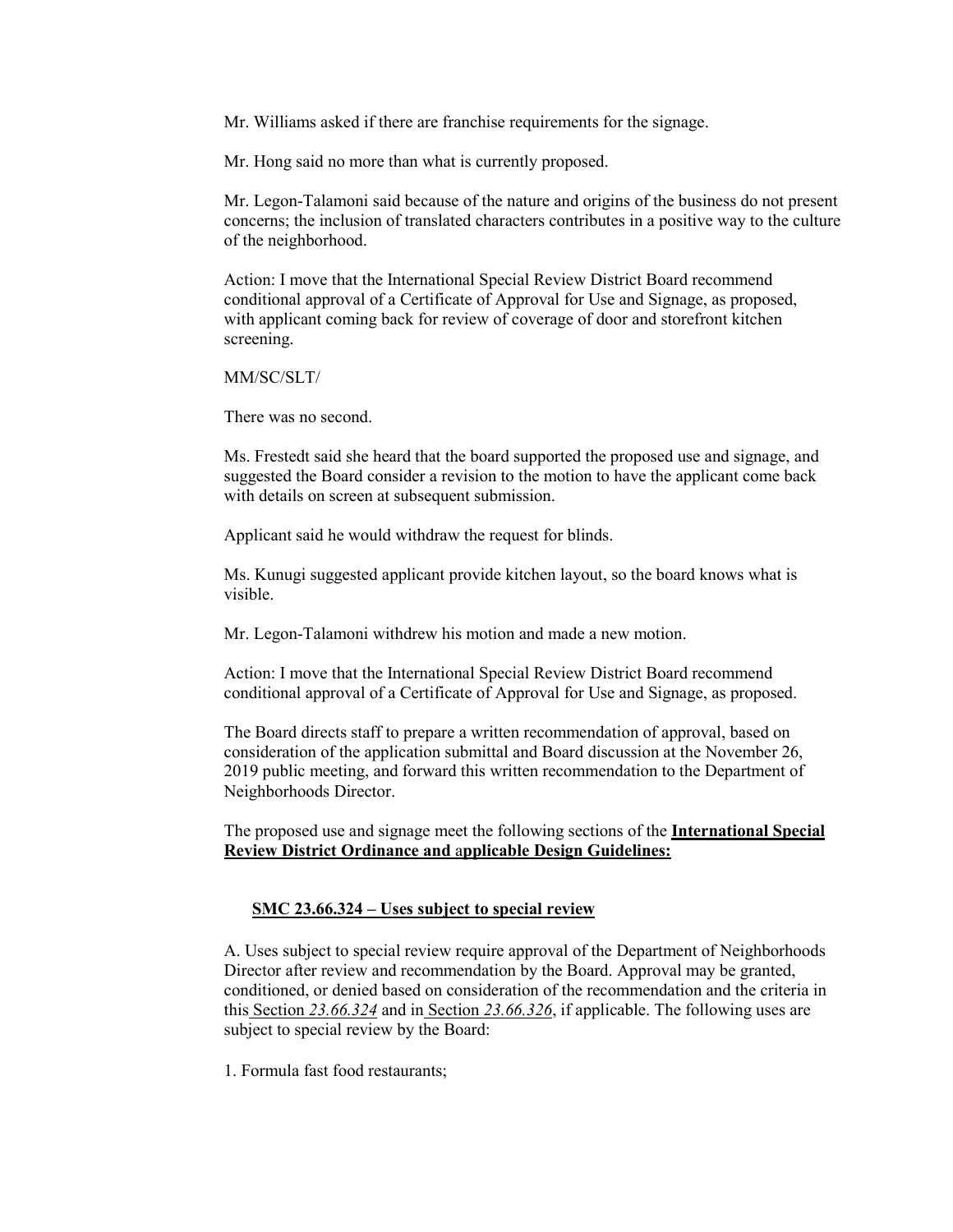#### 2. Hotels;

3. Planned community developments;

4. Flexible-use parking garages;

5. Street-level uses subject to special review as provided in subsection *23*.*66*.326.C; and

6. Accessory surface parking areas, if located in a Downtown Mixed Residential zone within the International Special Review District.

B. Nature of review

1. The evaluation of applications for uses subject to special review shall be based upon the proposal's impacts on the cultural, economic, social, historical, and related characteristics of the International District, particularly those characteristics derived from its Asian heritage; existing and potential residential uses; the pedestrian environment; traffic and parking in the District; noise and light and glare.

2. In addition to the criteria in subsection *23*.*66*.*324*.B.1, in reviewing applications in a Downtown Mixed Residential zone for flexible-use parking garages or accessory surface parking areas, the Board shall also consider the potential of the proposal to serve the particular parking needs of the International District. The Board shall encourage participation in an area-wide merchants' parking association.

## **[SMC 23.66.338 –](https://library.municode.com/wa/seattle/codes/municipal_code?nodeId=TIT23LAUSCO_SUBTITLE_IIILAUSRE_CH23.66SPREDI_SUBCHAPTER_IIIINSPREDI_23.66.338SI) Signs**

MM/SC/SLT/TW 5:0:0 Motion carried.

112619.22 Right-of-Way adjacent to 201  $5<sup>th</sup>$  Ave. S. *Applicant:* Ben Davis, Crown Castle

> Staff Report: Ms. Frestedt read from the staff report and noted the proposal for installation of a communication vault for minor communications utilities. Exhibits included plans and photographs.

Applicant Comment:

Ben Davis, Crown Castle, said they will come off Main, running line to a newly replaced pole, following SDOT guidelines. He said the line will go from one side of the street to the other.

Ms. Frestedt asked the height of the existing and replacement poles.

Mr. Davis said the replacement pole is part of a separate application; they can't attach to the existing pole – it isn't strong enough. He said this application is for the base work and route only, not the pole.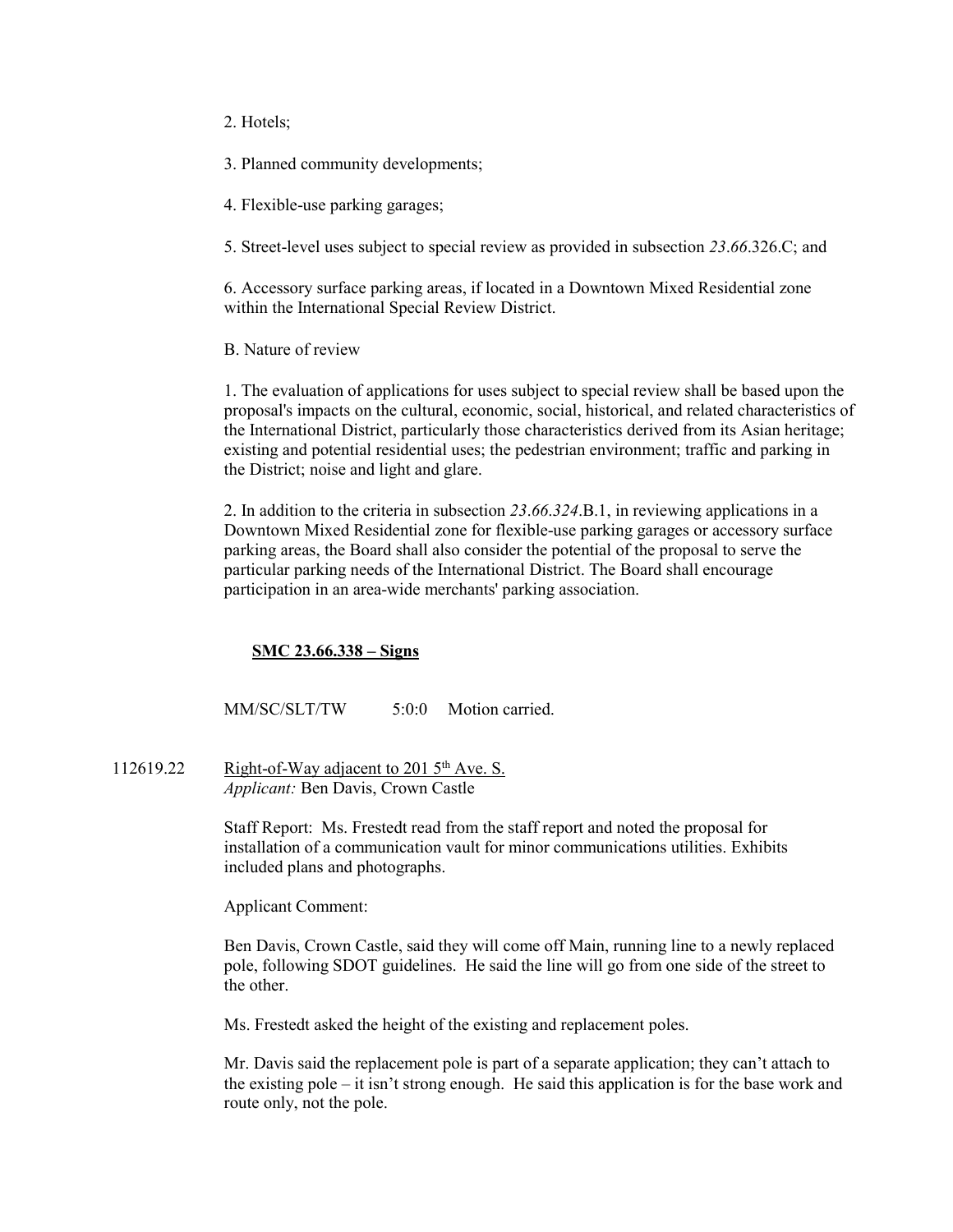Ms. Woo asked if they will tear up the street.

Mr. Davis said they will; the street is asphalt and if they find brick they will save it. He clarified the right-of-way work and restoration is part of this project, but not the pole. They will dig a standard trench 24" wide.

Mr. Legon-Talamoni asked how long the work will take.

Mr. Davis said a day if there are no complications.

Public Comment: There was no public comment.

Board Discussion:

Mr. Legon-Talamoni said it is straightforward as long as it will adhere to SDOT standards.

Action: I move that the International Special Review District Board recommend approval of a Certificate of Approval for Street Use, as proposed.

The Board directs staff to prepare a written recommendation of approval, based on consideration of the application submittal and Board discussion at the November 26, 2019 public meeting, and forward this written recommendation to the Department of Neighborhoods Director.

The proposed street use meets the following sections of the **International Special Review District Ordinance and** a**pplicable Design Guidelines:**

#### **SMC 23.66.334 – [Streets and sidewalks](https://library.municode.com/wa/seattle/codes/municipal_code?nodeId=TIT23LAUSCO_SUBTITLE_IIILAUSRE_CH23.66SPREDI_SUBCHAPTER_IIIINSPREDI_23.66.334STSI)**

MM/SC/TW/YK 5:0:0 Motion carried.

112619.23 621 S. Lane St. - Cathay Bank *Applicant:* Brian Brosnan, Plumb Signs

> Ms. Frestedt explained the proposed replacement of two illuminated wall signs with new logo and graphics. Exhibits included plans, photographs and samples. This building was constructed in 1970. It is located outside of the Asian Design Character District and Retail Core.

Applicant Comment:

Wanda Piccini, Plumb Signs, went over site map and indicated where the signs will go: A) put letters on larger background; B) channel letters, LED illuminated inside red top; C) ATM – leave as is; D) by parking structures, remove existing face and put new logo on pilon sign; E) remove existing door vinyl and replace with new logo and hours.

Ms. Frestedt noted updated materials have C and E crossed out.

Ms. Piccini said they are still replacing the door vinyl.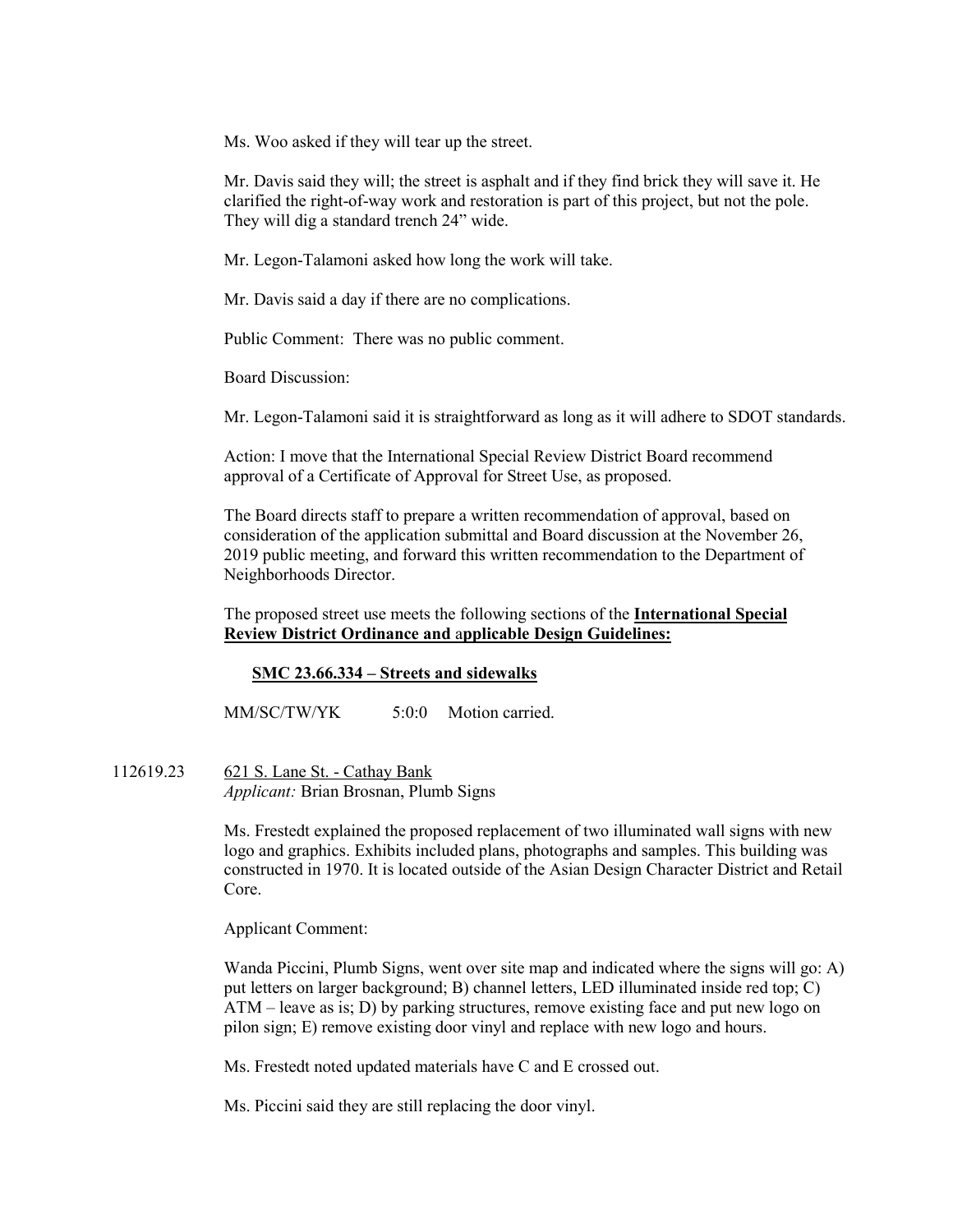Ms. Frestedt noted that the canopy sign detail on attachment, the side view and dimension are not consistent with actual architecture, and the design of canopy is not accurately reflected on drawing.

Ms. Piccini agreed and said it is misleading. She said there is strong enough attachment on canopy. She said clarification on sign attachment is indicated on drawings. She said it is a larger board; technicians will assess if more attachment is needed.

Ms. Frestedt confirmed that the Certificate of Approval states that all work must be done in accordance with stamped plans, so a corrected section is needed. She said the board will determine if they have the information needed.

Public Comment:

Robert Lowman asked if they would remove Chinese characters.

Ms. Piccini said yes, that is what the bank requested.

Mr. Yip said that it seemed dramatically less Asian.

Mr. Williams asked if the intensity would change on illumination.

Ms. Piccini said it will be the same. There will be consistent brightness with LED. She said she thought the Kelvin would remain the same but wasn't sure.

Ms. Frestedt noted that the plans refer to 7,100K which is higher than the Board typically prefers.

Sign A) Ms. Woo requested a revised plan to staff reflecting correct details.

Sign B) Board members determined that they had the information they needed.

Mr. Legon-Talamoni asked if the drawings showed the exact proposed font.

Ms. Piccini said yes; they are changing logo and font.

Ms. Kunugi asked why the change; it seems drastically less Asian.

Ms. Piccini said they are changing brand everywhere.

Ms. Frestedt said the guidelines speak to lighting intensity and suggested discussion.

Margot Rosenberg, JW Architects, who was in the audience, said she is a lighting designer and explained color temperature range and the difference between Kelvin and lumens. She said the higher the Kelvin number the bluer the light.

Ms. Frestedt said the highest the Board has reviewed was 6000K. She said most historic lighting character tends to be more yellow, a warmer light.